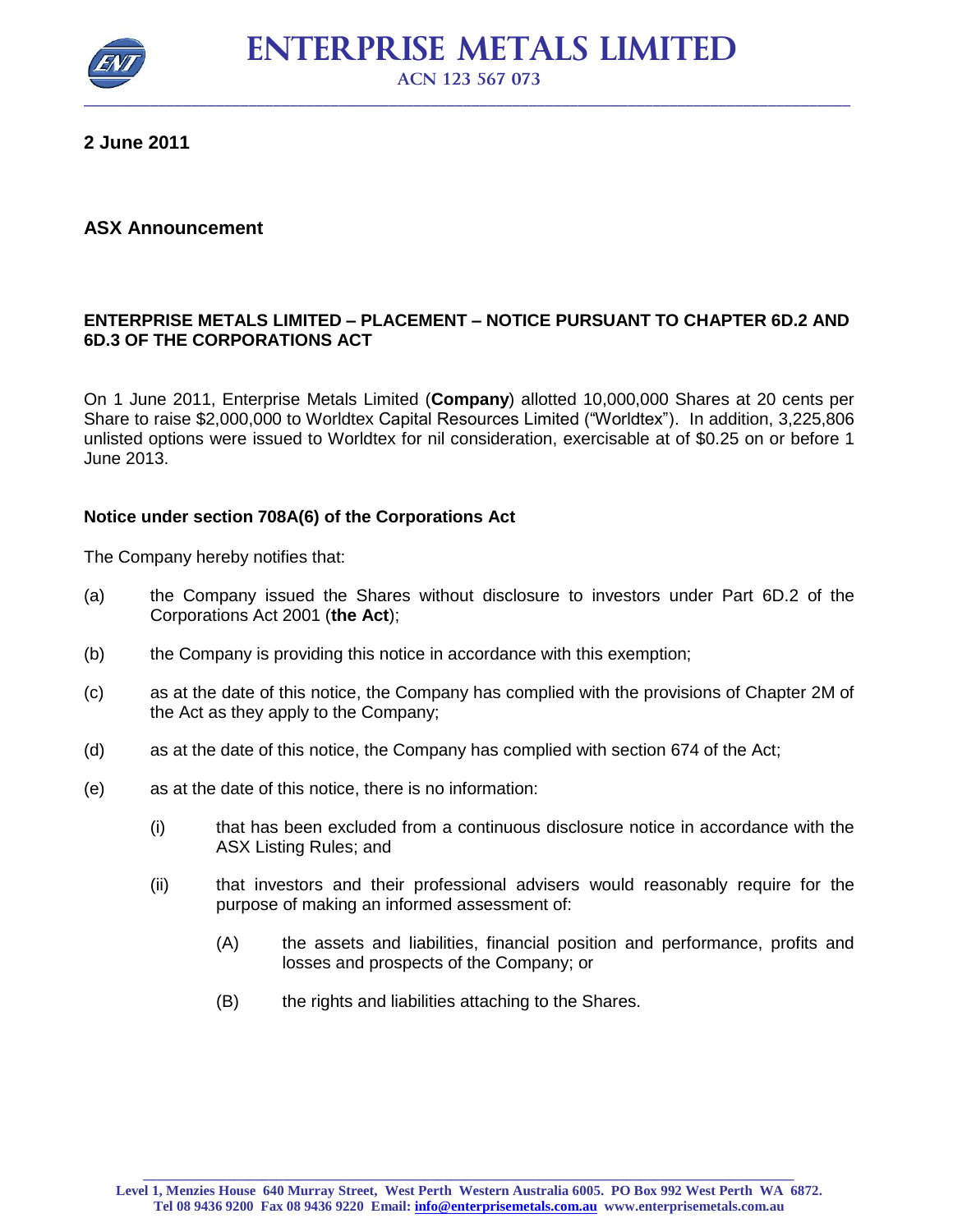

The following table shows the number of Shares on issue as at the date of this notice following the issue of the Shares.

| Shares on issue prior to Placement              | 130,970,776 |
|-------------------------------------------------|-------------|
| <b>Placement Shares</b>                         | 10,000,000  |
| Total Shares on issue as at date of this Notice | 140,970,776 |

**Jay Stephenson Company Secretary ENTERPRISE METALS LIMITED**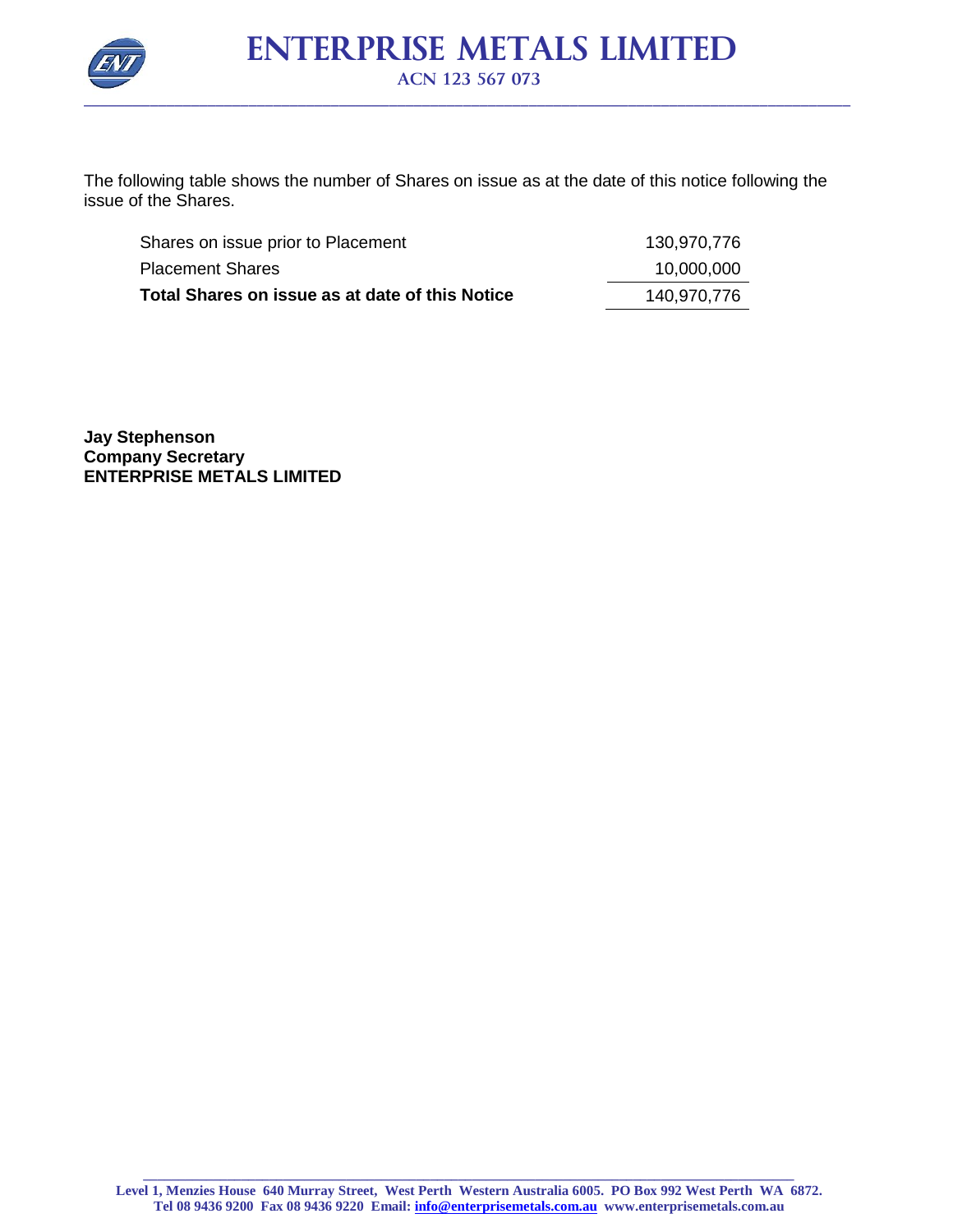*Rule 2.7, 3.10.3, 3.10.4, 3.10.5*

# **Appendix 3B**

# **New issue announcement, application for quotation of additional securities and agreement**

*Information or documents not available now must be given to ASX as soon as available. Information and documents given to ASX become ASX's property and may be made public.*

Introduced 1/7/96. Origin: Appendix 5. Amended 1/7/98, 1/9/99, 1/7/2000, 30/9/2001, 11/3/2002, 1/1/2003.

Name of entity

Enterprise Metals Limited

ABN

**43 123 567 073**

We (the entity) give ASX the following information.

## **Part 1 - All issues**

*You must complete the relevant sections (attach sheets if there is not enough space).*

- 1 +Class of +securities issued or to be issued 1. Fully Paid Ordinary Shares 2. Options 2 Number of <sup>+</sup>securities issued or to be issued (if known) or maximum number which may be issued 1. 10,000,000 2. 3,225,806
- 3 Principal terms of the <sup>+</sup> securities (eg, if options, exercise price and expiry date; if partly paid <sup>+</sup>securities, the amount outstanding and due dates for payment; if  $\pm$ convertible securities, the conversion price and dates for conversion)

<sup>1.</sup> Fully Paid Ordinary Shares 2. 25 cent Options to acquire one (1) share in the Company exercisable on or before 01/06/2013

<sup>+</sup> See chapter 19 for defined terms.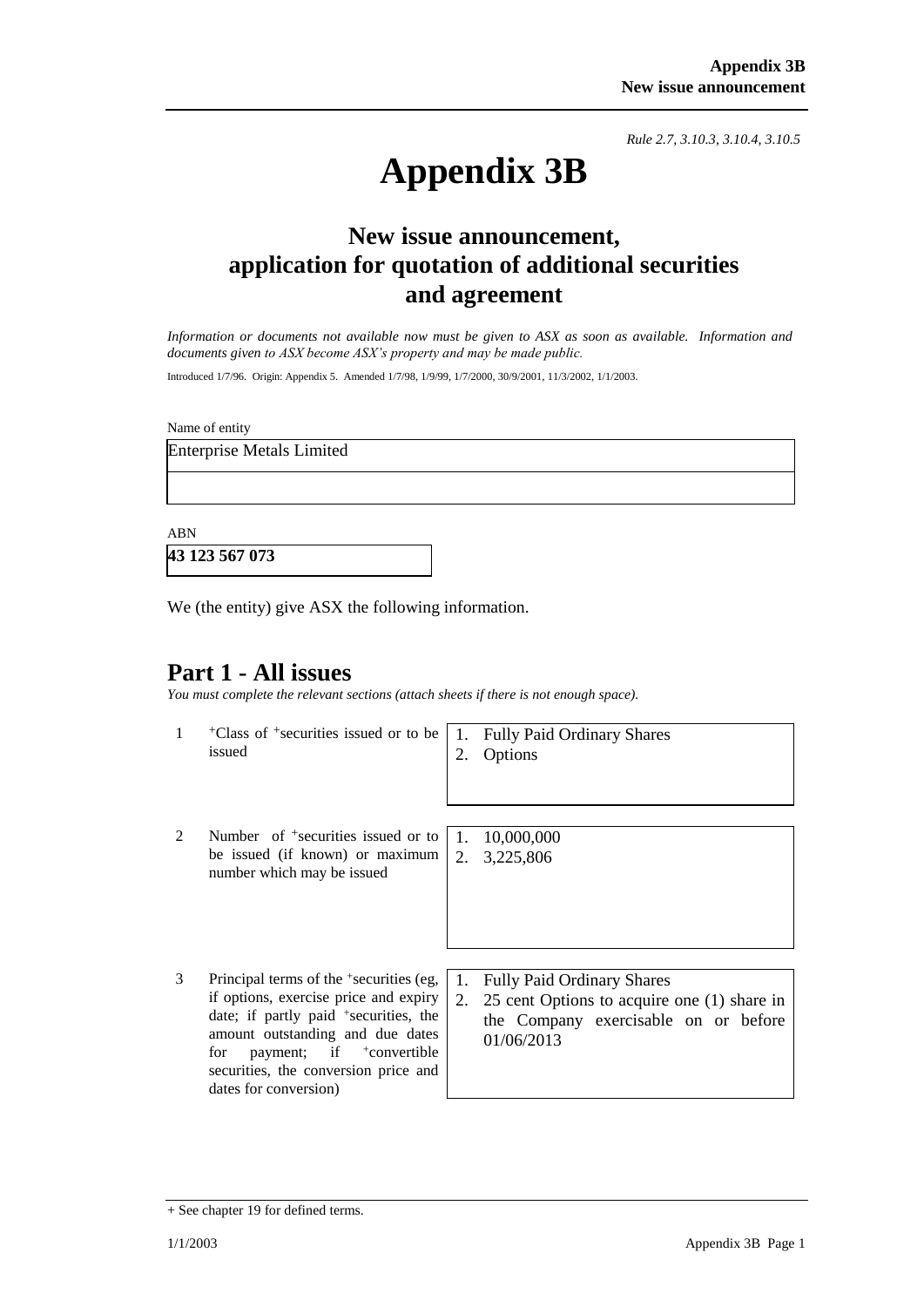| 4 | Do the <sup>+</sup> securities rank equally in all<br>respects from the date of allotment<br>with an existing <sup>+</sup> class of quoted<br>+securities?                                                                                                                                                                                                                                                         | Yes<br>1.<br>2.<br>$No - to be ranked equally upon exercise$            |
|---|--------------------------------------------------------------------------------------------------------------------------------------------------------------------------------------------------------------------------------------------------------------------------------------------------------------------------------------------------------------------------------------------------------------------|-------------------------------------------------------------------------|
|   | If the additional securities do not<br>rank equally, please state:<br>the date from which they do<br>the<br>extent<br>which<br>to<br>they<br>participate for the next dividend,<br>$\sigma$ f<br>case<br>(in<br>the<br>a<br>trust.<br>distribution) or interest payment<br>the extent to which they do not<br>rank equally, other than<br>in<br>relation to the next dividend,<br>distribution or interest payment |                                                                         |
| 5 | Issue price or consideration                                                                                                                                                                                                                                                                                                                                                                                       | 20 cent per share<br>1.<br>2.<br>Nil                                    |
| 6 | Purpose of the issue<br>(If issued as consideration for the<br>acquisition of assets, clearly identify<br>those assets)                                                                                                                                                                                                                                                                                            | Placement as announced on 24 May 2011                                   |
| 7 | Dates of entering <sup>+</sup> securities into<br>uncertificated holdings or despatch<br>of certificates                                                                                                                                                                                                                                                                                                           | 1 June 2011                                                             |
| 8 | Number<br>and<br><sup>+</sup> class<br>of<br>all<br>+securities<br>quoted<br><b>ASX</b><br>on<br>(including the securities in clause 2<br>if applicable)                                                                                                                                                                                                                                                           | +Class<br>Number<br>140,970,776<br>Fully Paid Ordinary<br><b>Shares</b> |

<sup>+</sup> See chapter 19 for defined terms.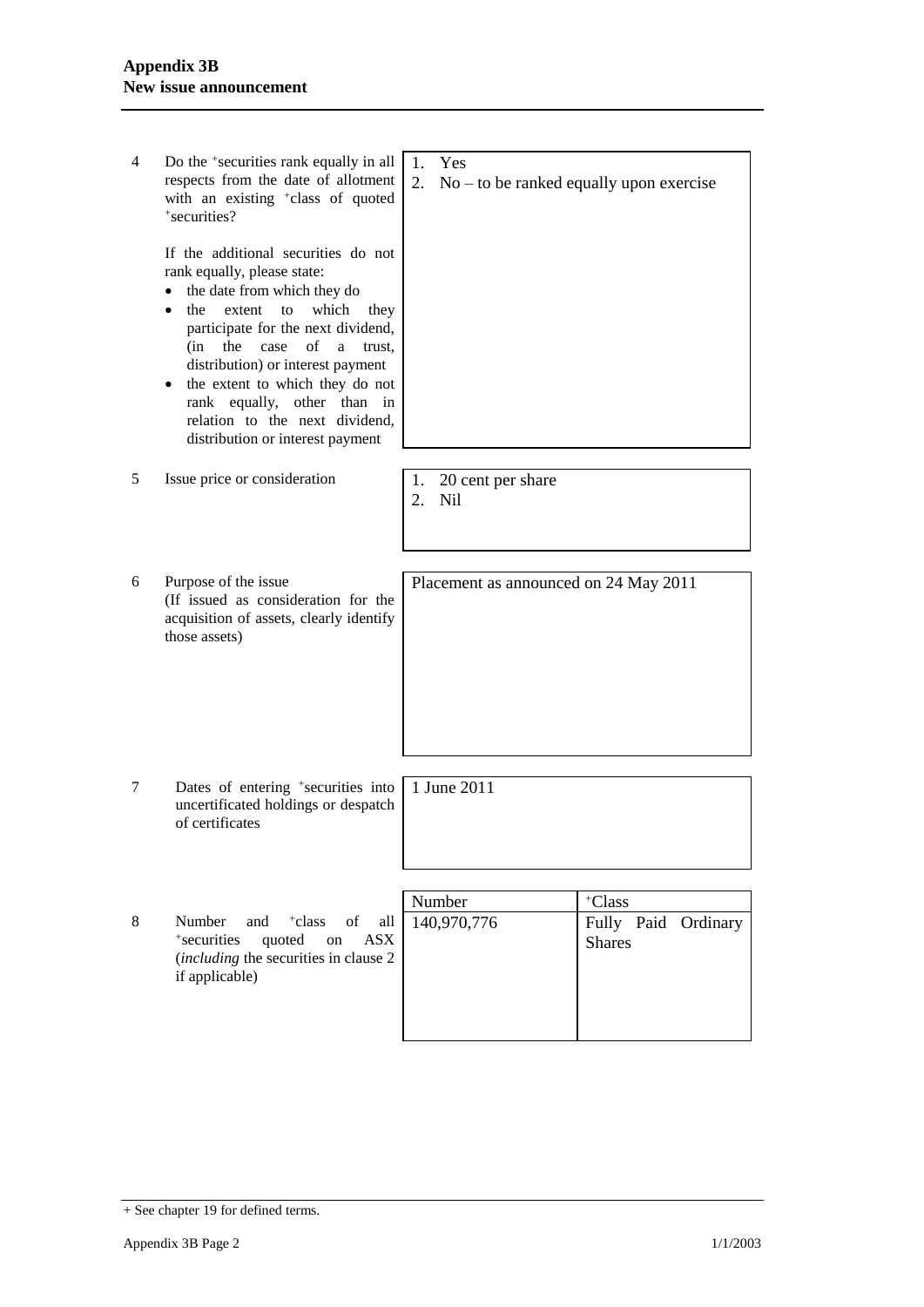|                                                                                                                                                   | Number     | +Class                                                                                                                                       |
|---------------------------------------------------------------------------------------------------------------------------------------------------|------------|----------------------------------------------------------------------------------------------------------------------------------------------|
| 9<br>Number<br><sup>+</sup> class<br>and<br>of<br>all<br>*securities not quoted on ASX<br>(including the securities in clause 2<br>if applicable) | 22,782,001 | 25<br>cent Options to<br>acquire one (1) share<br>the<br>in<br>Company<br>exercisable<br><sub>on</sub><br><sub>or</sub><br>before 20/06/2012 |
|                                                                                                                                                   | 3,000,000  | 25 cent Options to<br>acquire one (1) share<br>the<br>Company<br>in<br>exercisable<br><sub>on</sub><br><sub>or</sub><br>before 22/11/2012    |
|                                                                                                                                                   | 2,500,000  | 50 cent Options to<br>acquire one $(1)$ share<br>the<br>Company<br>in<br>exercisable<br><sub>on</sub><br>$\alpha$<br>before 30/06/2013       |
|                                                                                                                                                   | 3,225,806  | 25 cent Options to<br>acquire one (1) share<br>the<br>Company<br>in<br>exercisable<br><sub>on</sub><br><sub>or</sub><br>before 01/06/2013    |

10 Dividend policy (in the case of a trust, distribution policy) on the increased capital (interests)

| $\mathsf{N}/\mathsf{A}$ |
|-------------------------|
|                         |
|                         |

# **Part 2 - Bonus issue or pro rata issue**

| 11 | holder<br>security<br>approval<br><b>Is</b><br>required?                    |
|----|-----------------------------------------------------------------------------|
| 12 | Is the issue renounceable or non-<br>renounceable?                          |
| 13 | Ratio in which the <sup>+</sup> securities will<br>be offered               |
| 14 | <sup>+</sup> Class of <sup>+</sup> securities to which the<br>offer relates |
| 15 | determine<br>$+$ Record<br>date<br>to<br>entitlements                       |

<sup>+</sup> See chapter 19 for defined terms.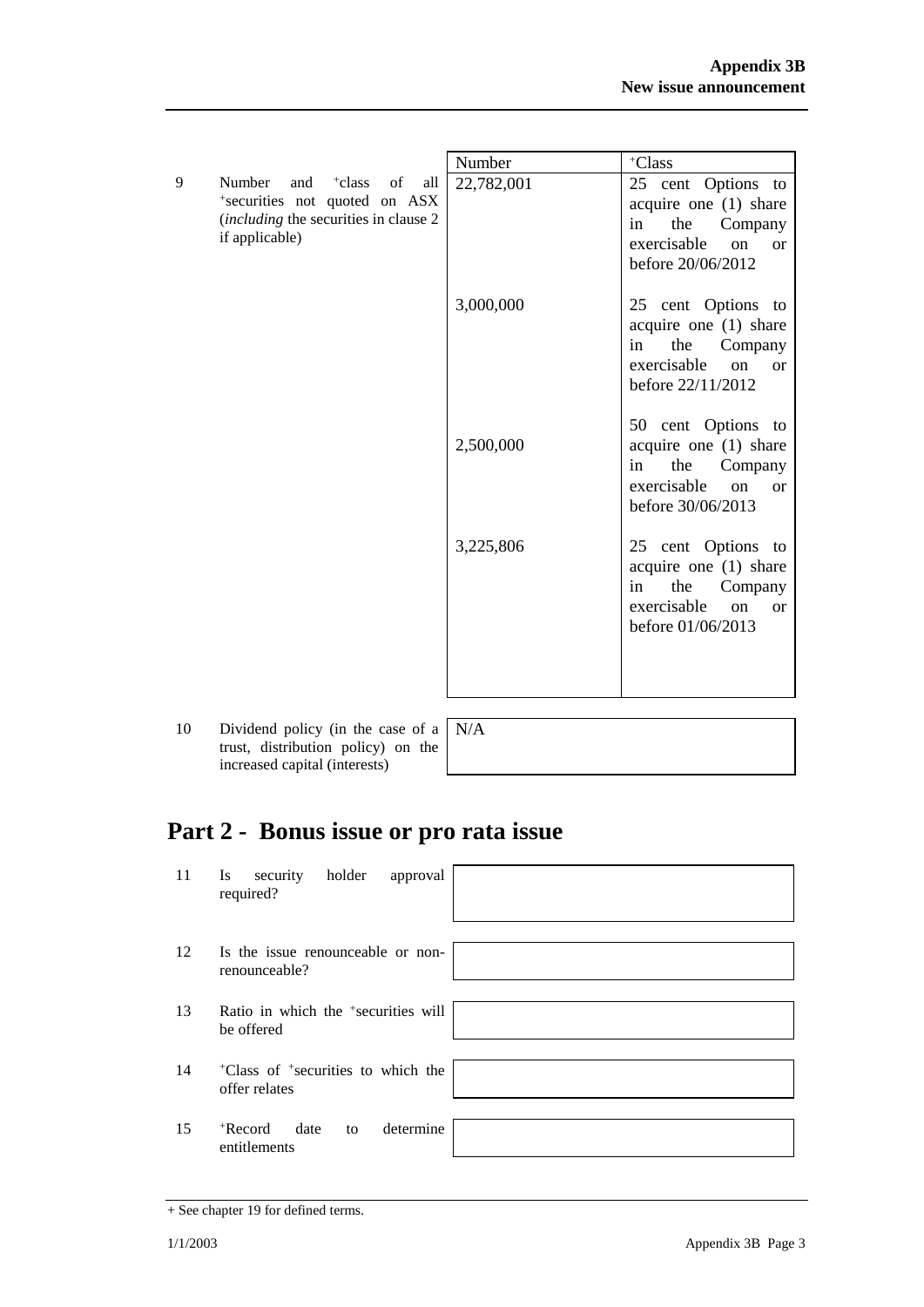#### **Appendix 3B New issue announcement**

| 16 | Will holdings on different registers<br>(or subregisters) be aggregated for<br>calculating entitlements?                                                                                           |  |
|----|----------------------------------------------------------------------------------------------------------------------------------------------------------------------------------------------------|--|
| 17 | Policy for deciding entitlements in<br>relation to fractions                                                                                                                                       |  |
| 18 | Names of countries in which the<br>entity has *security holders who will<br>not be sent new issue documents<br>Note: Security holders must be told how their<br>entitlements are to be dealt with. |  |
|    | Cross reference: rule 7.7.                                                                                                                                                                         |  |
| 19 | Closing<br>of<br>date<br>for<br>receipt<br>acceptances or renunciations                                                                                                                            |  |
| 20 | Names of any underwriters                                                                                                                                                                          |  |
|    |                                                                                                                                                                                                    |  |
| 21 | Amount of any underwriting fee or<br>commission                                                                                                                                                    |  |
| 22 | Names of any brokers to the issue                                                                                                                                                                  |  |
|    |                                                                                                                                                                                                    |  |
| 23 | Fee or commission payable to the<br>broker to the issue                                                                                                                                            |  |
| 24 | Amount of any handling fee payable<br>to brokers who lodge acceptances<br>renunciations on behalf of<br><b>or</b><br>*security holders                                                             |  |
| 25 | the issue is contingent on<br>If<br>*security holders' approval, the date<br>of the meeting                                                                                                        |  |
|    |                                                                                                                                                                                                    |  |
| 26 | Date entitlement and acceptance<br>form and prospectus or Product<br>Disclosure Statement will be sent to<br>persons entitled                                                                      |  |
|    |                                                                                                                                                                                                    |  |
| 27 | If the entity has issued options, and<br>the terms entitle option holders to<br>participate on exercise, the date on<br>which notices will be sent to option<br>holders                            |  |
|    |                                                                                                                                                                                                    |  |
| 28 | Date rights trading will begin (if<br>applicable)                                                                                                                                                  |  |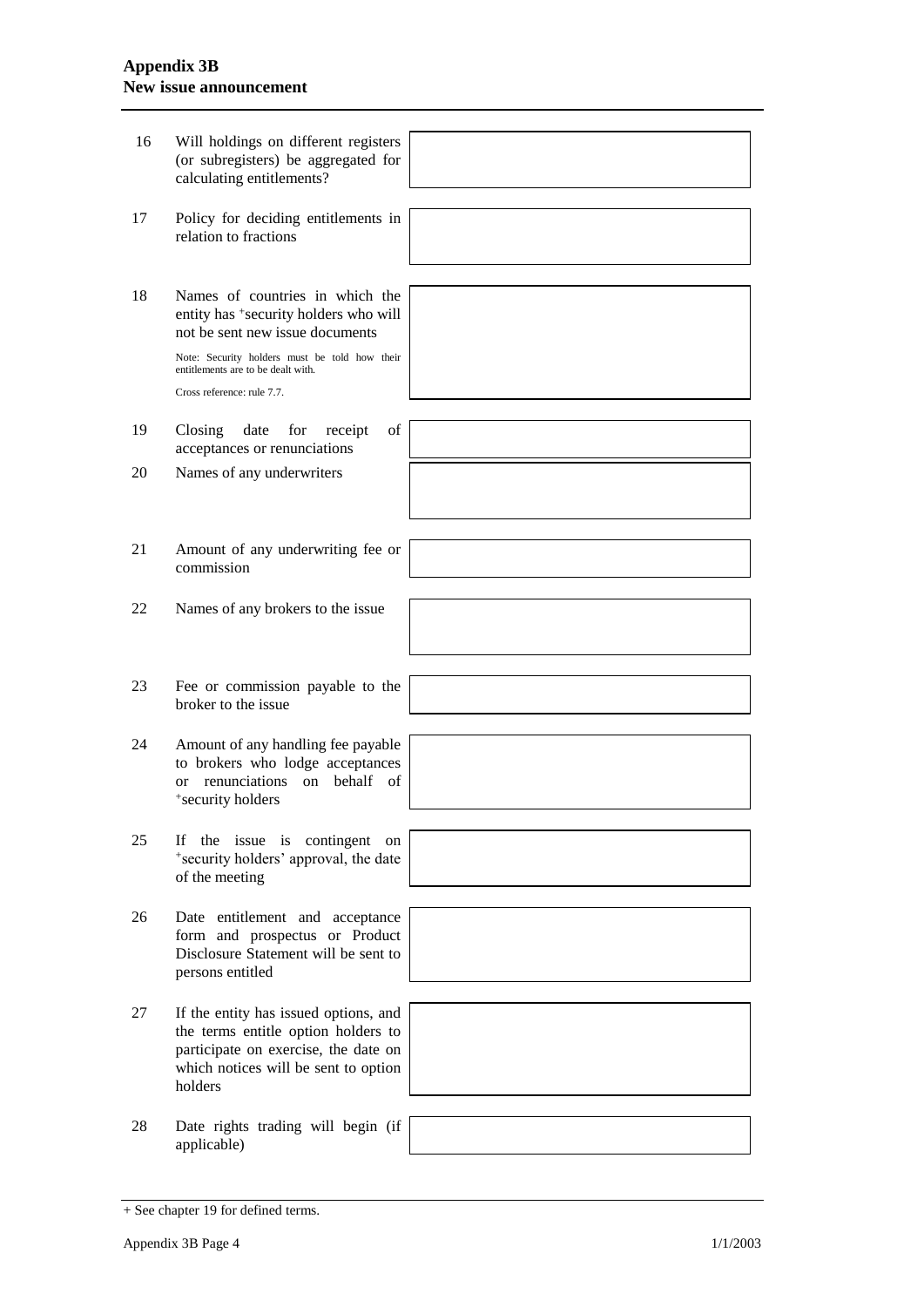29 Date rights trading will end (if applicable)



- 30 How do <sup>+</sup> security holders sell their entitlements *in full* through a broker?
- 31 How do <sup>+</sup> security holders sell *part* of their entitlements through a broker and accept for the balance?

32 How do <sup>+</sup> security holders dispose of their entitlements (except by sale through a broker)?

33 <sup>+</sup>Despatch date

|  |  | _____ |
|--|--|-------|
|  |  |       |

# **Part 3 - Quotation of securities**

*You need only complete this section if you are applying for quotation of securities*

- 34 Type of securities (*tick one*)
- (a)  $\mathbf{x}$ Securities described in Part 1
- (b) All other securities

Example: restricted securities at the end of the escrowed period, partly paid securities that become fully paid, employee incentive share securities when restriction ends, securities issued on expiry or conversion of convertible securities

### **Entities that have ticked box 34(a)**

#### **Additional securities forming a new class of securities**

*Tick to indicate you are providing the information or documents*

- 35 If the <sup>+</sup> securities are <sup>+</sup>equity securities, the names of the 20 largest holders of the additional <sup>+</sup>securities, and the number and percentage of additional <sup>+</sup>securities held by those holders
- 36 If the <sup>+</sup> securities are <sup>+</sup>equity securities, a distribution schedule of the additional + securities setting out the number of holders in the categories 1 - 1,000 1,001 - 5,000 5,001 - 10,000 10,001 - 100,000

<sup>+</sup> See chapter 19 for defined terms.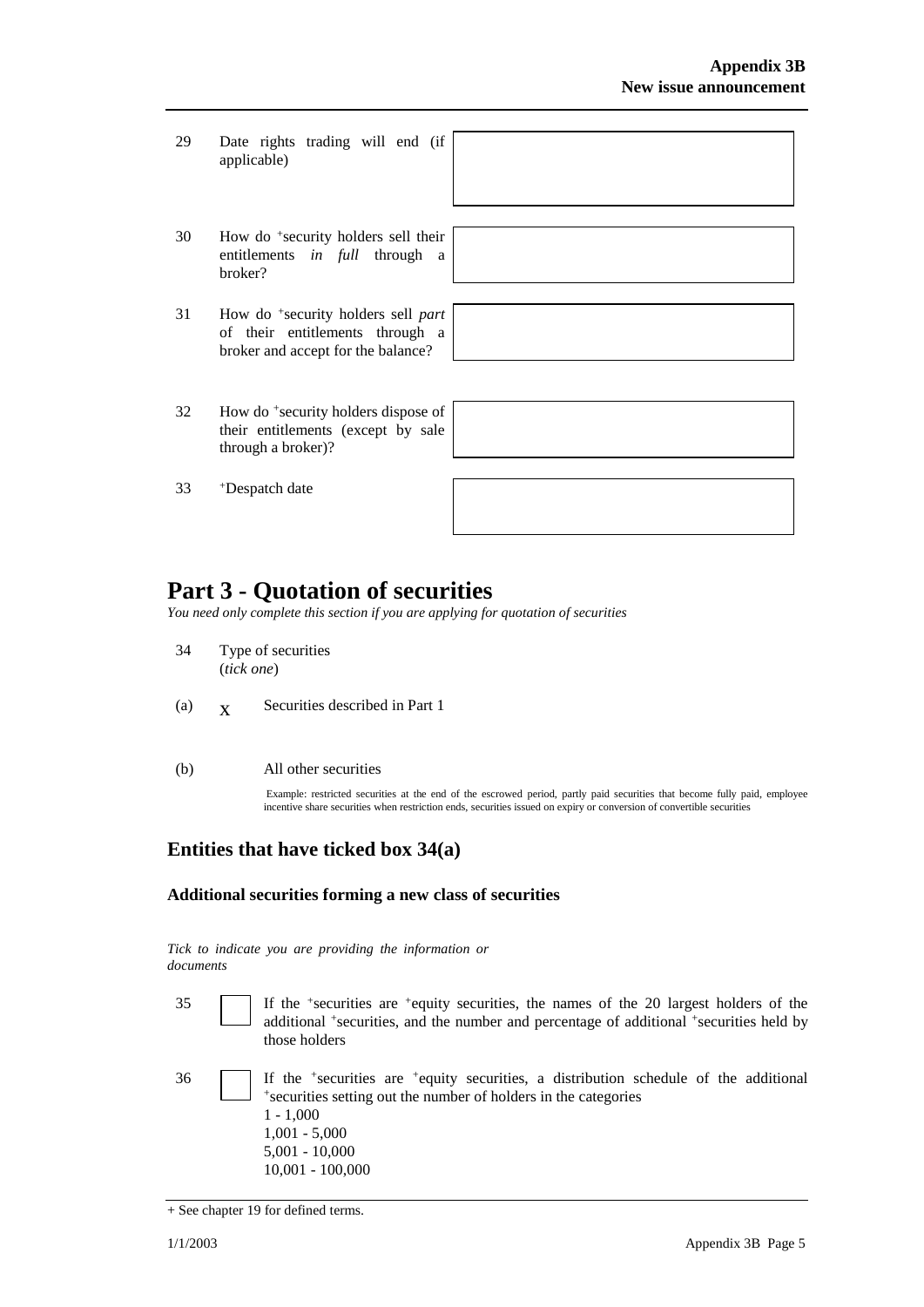100,001 and over

37 A copy of any trust deed for the additional +securities

### **Entities that have ticked box 34(b)**

- 38 Number of securities for which <sup>+</sup>quotation is sought
	-
- 39 Class of <sup>+</sup> securities for which quotation is sought
- 40 Do the <sup>+</sup> securities rank equally in all respects from the date of allotment with an existing <sup>+</sup>class of quoted + securities?

If the additional securities do not rank equally, please state:

- the date from which they do
- the extent to which they participate for the next dividend, (in the case of a trust, distribution) or interest payment
- the extent to which they do not rank equally, other than in relation to the next dividend, distribution or interest payment
- 41 Reason for request for quotation now

Example: In the case of restricted securities, end of restriction period

(if issued upon conversion of another security, clearly identify that other security)

42 Number and <sup>+</sup>class of all <sup>+</sup> securities quoted on ASX (*including* the securities in clause 38)

| Number | +Class |  |
|--------|--------|--|
|        |        |  |
|        |        |  |
|        |        |  |
|        |        |  |
|        |        |  |

<sup>+</sup> See chapter 19 for defined terms.